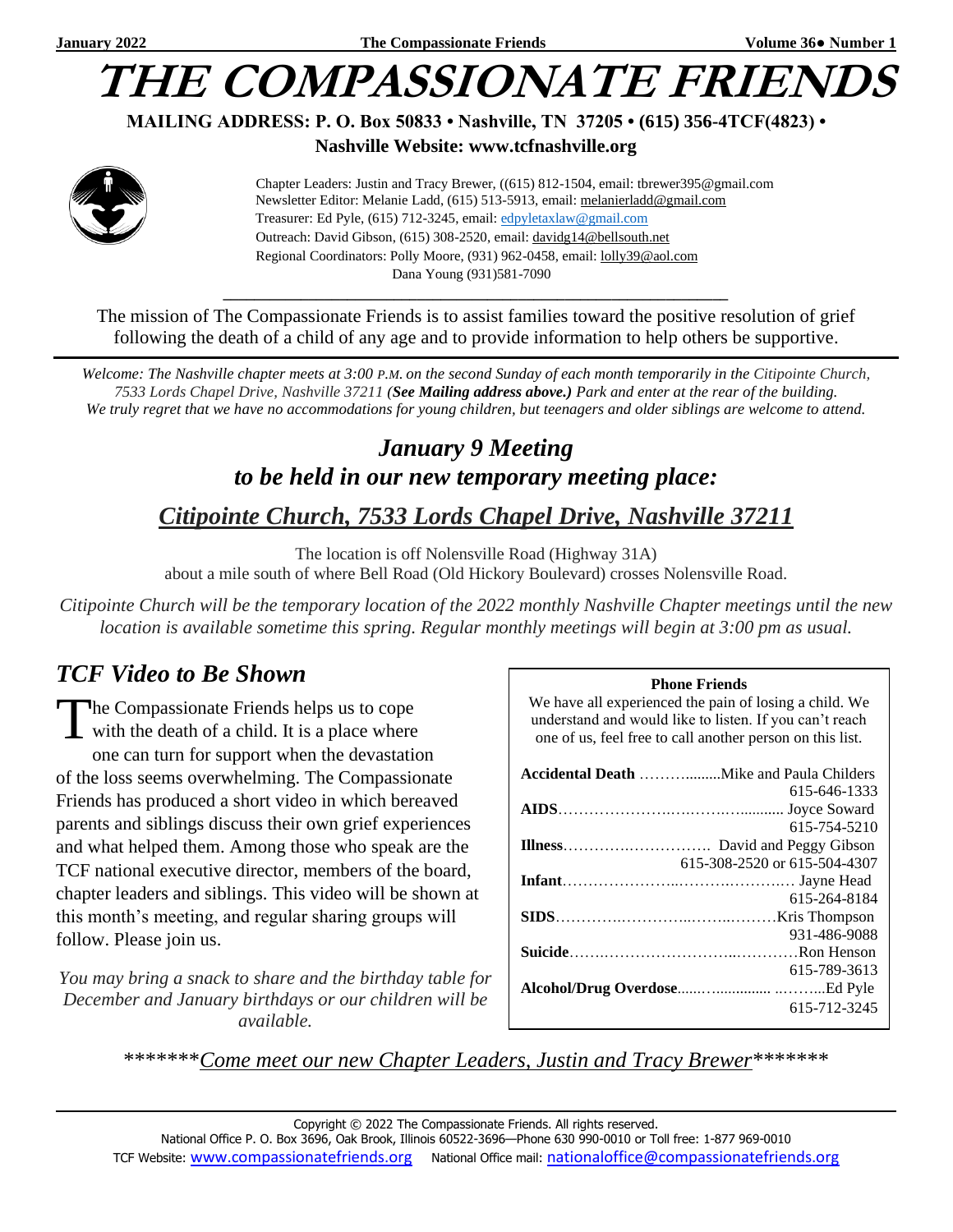#### **This is Another Year Just Beginning**

his is another year just beginning – afresh with new days, This is another year just beginning – afresh with new days,<br>
new opportunities, new challenges. It occurs to me, however, this is a very difficult task to keep from concentrating on past years and the sadnesses we endure just because it is a new year and the calendar has flipped the page.

Moving on to a brighter tomorrow and letting go of the pain of yesterday is a gradual process. We cross that threshold one step at a time – a small one at first, faltering and stumbling – but somehow getting there. With patience, effort, and persistence, once again we will be able to celebrate life as the year stretches on before us, putting behind us our sadness, our guilts, our failures and our pain.

We will be able to smile again. We will be able to remember our precious children in life rather than death. We will recognize in our days many little blessings and will be able to share our joys with others.

Whenever that "New Year" begins for you, I celebrate with you that marvelous accomplishment, and wish you great peace, courage, and comfort.

> Alice Weening TCF, Cincinnati, OH

#### **New Year Goals**

The holidays are over and I bet you're glad about that. You did make it through, though and by now maybe some of the stress of that powerful time has left you. Next year you will find you learned from this year, no matter how many years it has been and I hope it will be easier for you, too, in the years ahead. If you made New Year's resolutions, I hope they included:

To try to take it one day at a time.

To forgive yourself for whatever it is you feel you did wrong.

To figure out ways to resolve your anger so you can let go of it.

To concentrate on and value what you have let go as much as what you have lost.

To let those you value, know how important they are to you.

These are important steps forward. Try to be good to yourself in the New Year.

> Mary Cleckley TCF, Atlanta, GA

Where grief is still very fresh, the most important resolution made may be the dedication to survive each new day.

Bruce H. Conley

#### **For The New Year**

Instead of the old kind of New Year's resolutions we used to make and break, let's make some this year and really try to keep them.

- 1. Let's not try to image the future. Take one day at a time.
- 2. Allow yourself time to cry, both alone and with your loved ones.
- 3. Don't shut out other family members from your thoughts and feelings. Share the difficult times. You may all become closer for it.
- 4. Try to be realistic about your expectations of yourself, your spouse, other family members and
- 5. friends. Each of us is an entity, therefore different. So how can there be a perfect understanding?
- 6. When a good day comes, relish it; don't feel guilty and don't be discouraged because it doesn't last. It WILL come again and multiply.
- 7. Take care of your health. Even though the mind might not care, a sick body only compounds your troubles. Drink lots of water and take stress-type multivitamins, rest (even if you don't sleep), and get moderate exercise. Help your body heal, as well as your mind.
- 8. Share your feelings with other Compassionate Friends and let them share with you. As you find you are caring about the pain of others, you are starting to come out of your shell – a very healthy sign.

I know following these won't be easy, but what has been? It's worth a try, don't you think? Nothing to lose and perhaps much to gain.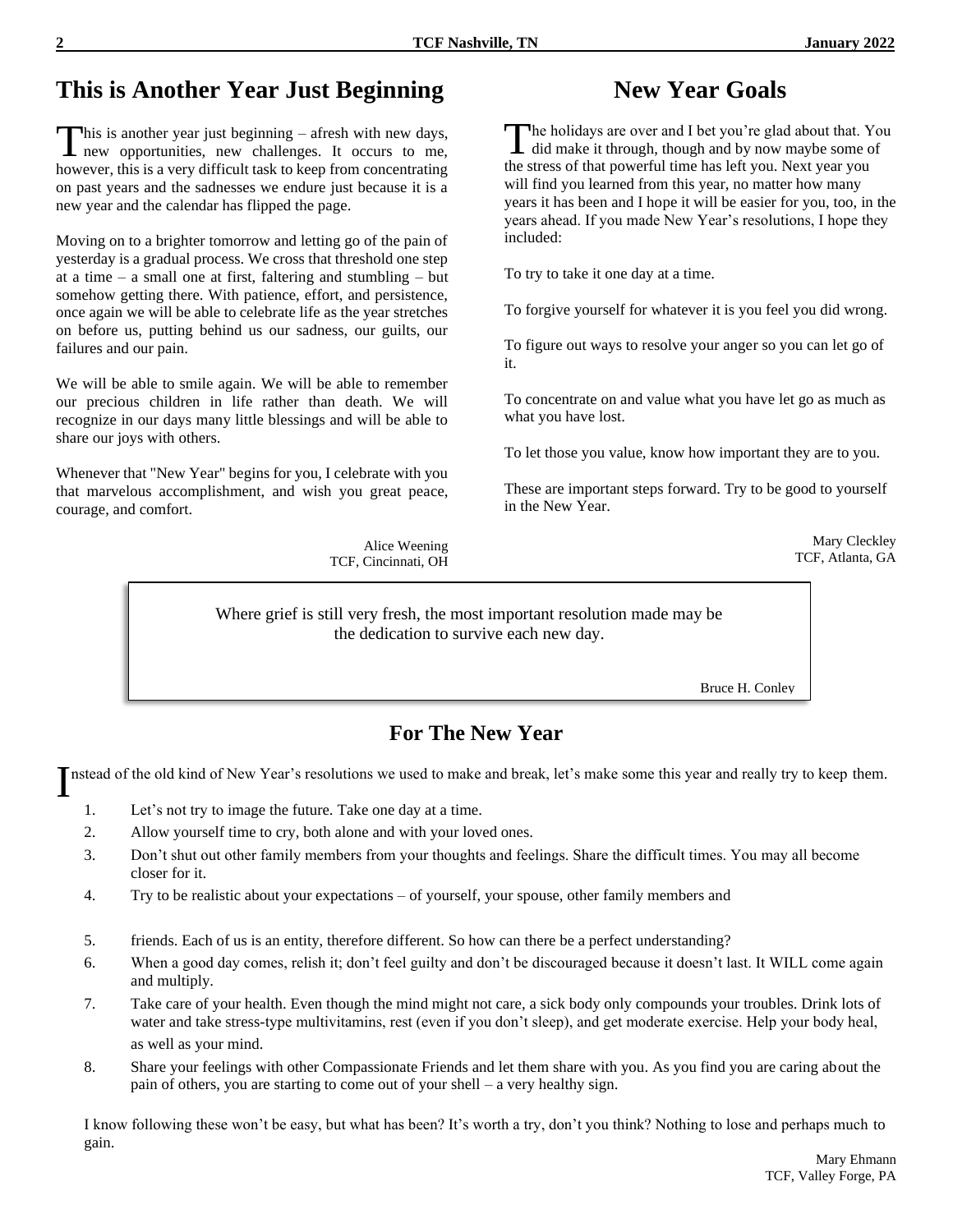#### **The Miracle of You**

Dear Jacob,

When I look back at your short life Jacob, which is often, I've come to celebrate the miracle of you rather than focus on the illness that took your life. I prefer to think of all the joy you experienced through the twenty years God gave you. After all, we were ready for you. From day one you felt the peace and contentment of being deeply loved by your mom and me, and by so many others who cared for you.

And through the years you returned all our love so beautifully. Happily, you experienced many of the joys of childhood, like marching around with your best friend Dylan, like toy soldiers, on your preschool's playground. And I seem to remember you holding little Anna's hand out there as well.

And how about the endless hours I spent watching you on the swings, and playing catch with you in the back yard, and our bike rides through the neighborhood and beyond. And then at your elementary school's aftercare, they said you played with much older kids at the Lego table because you were so skilled at constructing things.

And I remember how you loved listening to all those bedtime stories we'd read to you before you gently dozed off. You'd often ask for my off the cuff "Lousy Genie" stories. That poor genie would always screw up the wishes. You'd ask him for a palace and he'd reply, "If I could make a palace do you think I'd live in this crummy two-bit lamp!"

You were such a great kid! Always there to lend me a hand when I worked around the house. Hammering nails with what you called the "daddy hammer." How I smiled at your yelling, "Strawbabies!", at the breakfast table. And when you mentioned that when the man in the moon went behind a cloud, "He probably had to go potty."

Then there was that time after I tried to wake you up for Kindergarten, and you just closed the door after putting a "Do Not Disturb" on it. It cracked me up! As did, "Daddy, I just learned about the Periodic Table of the Elephants!"

And how could I possibly forget when you were four, and the doctor diagnosed cancer in my ear. And later, as I laid in bed exhausted after my last radiation treatment, you climbed up, hugged me and kissed my ear saying, "Don't worry daddy, that'll make it better!" You can't imagine how much that cheered me up Jacob, and how it helped give me the strength I needed to heal. I couldn't have asked for a better son.

Years later I could see how proud you were in middle and high school of playing trombone in the concert and marching band. How well your bandmates spoke of you at your memorial service. About how much they appreciated your humor, intelligence, and your just being real with them. Of course, we all marveled at how well you played Bach and other pieces on the piano.

As an older dad I made plenty of room for you in my life. I delighted in teaching you how to ride a bike, drive a car, and taking you camping in the old growth forests of the Smokies.

Hey, I was your biggest fan at the little league games, your band concerts and piano recitals. And how proud I was at your high school graduation. Jake, all those days are precious to me now.

And when you became ill, I'm so glad I was here for you. And that our home could become a hospice for you and the mental illness that came out of nowhere in those last months. And now, along with storms of tears and grief, there comes some peaceful acceptance. And I ask, "How long can anyone stay angry at the random cruelty of biology gone wrong? What family hasn't dealt with this at one time or another?"

I have sought solace looking up at the stars at night. And I've come to think, "Who's to say what is the most miraculous thing in this dark, never-ending universe?" In my opinion, it is simply our daily lives–when we rise to our highest, God-given spirituality of loving kindness and compassion for others. Yes, unselfish love, freely given and received is more spectacular to me than all the stars, planets, and galaxies orbiting in the vast, loneliness of space! And of course, Jacob, this includes our love for each other. Love that we have shared, and still share.

No, I don't have to look to the stars for wonderment and inspiration. Jacob, I just gaze into my heart's remembrances of our years together. They come alive with the thought of your smile, your laugh, and our talks about the things that matter. And often now, my heart sings just thinking about the miracle of you! You are a gift from God for which I am so grateful. And I feel the arrows of grief slowly turning into the second blessings of our joyful, precious memories!

Love, Dad

> Mike Bell TCF, Nashville, TN

#### **January Warmth**

Like a tree in winter which has lost its leaves, we look ahead to Spring for new growth and the warmth of the sun to heal the pain in our hearts. Let us make January a time to reach out to each other and give that warmth from our hearts, and in return, we will all show new growth.

> Pat Dodge TCF Sacramento Valley, CA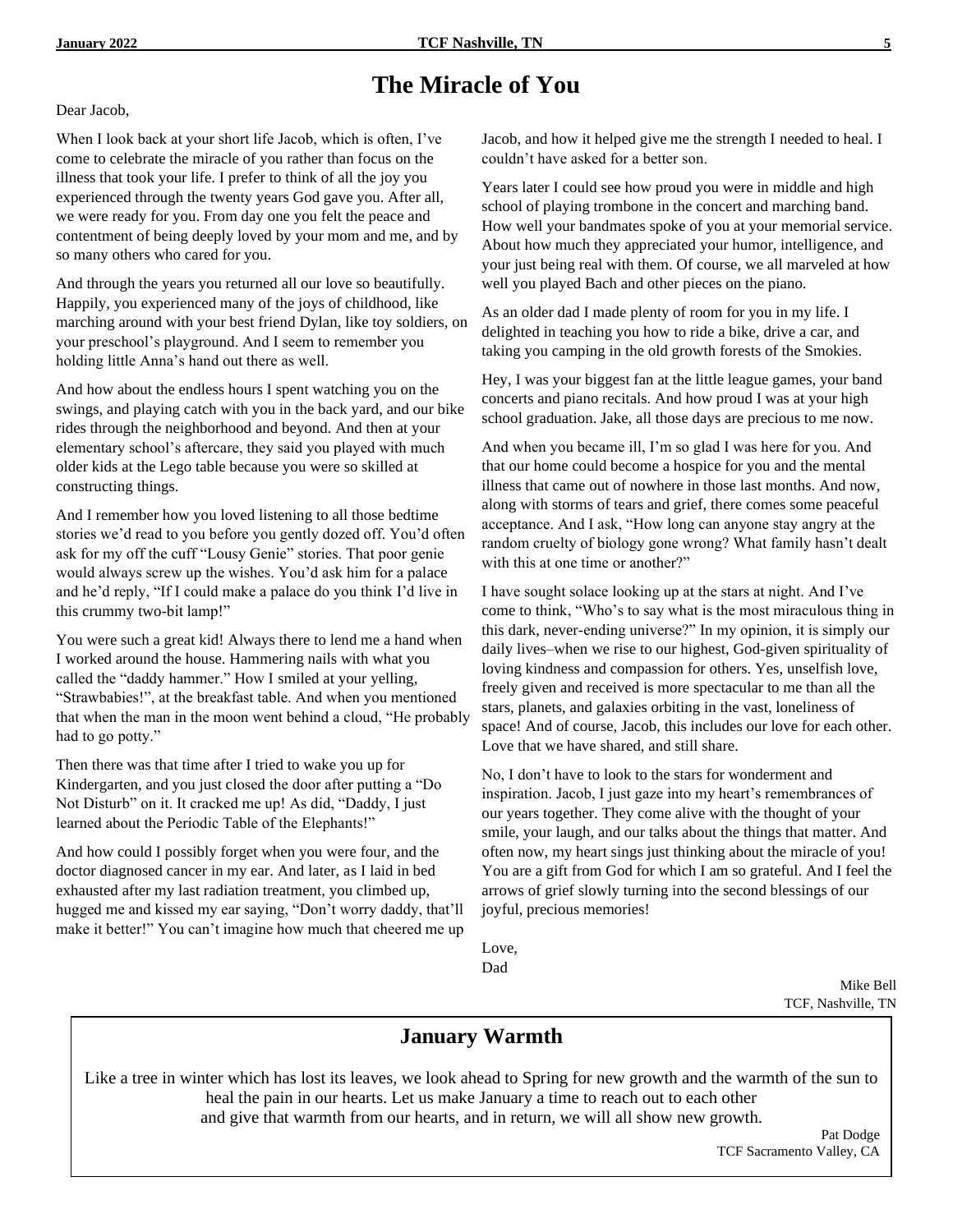#### **The Death of the Young**

People ask: "Why do children or young people die, when they have lived so little? How do you know when they have lived so little? How do you know that they have lived so little? This crude measure of yours is time, but life is not measured in time. This is just the same as to say, "Why is this saying, this poem, this picture, this piece of music so short, why was it broken off and not drawn out to the size of the longest speech or piece of music, the largest picture?"

As the measure of length is inapplicable to the meaning (or greatness) of productions of wisdom or poetry, so even more evidently—it is inapplicable to life. How do you know what inner growth this soul accomplished in its short span, and what influence it had upon others?

> from *Spiritual Life Cannot be Measured* by Tolstoy

#### **Names**

ur names mark our presence on the planet. They give credence to the reality of our existence. One of the great joys of becoming a parent is that we get to select the name for our child. We know that these little ones will be identified by their names all through their lives—and after they have died. O

 When I look at the *Our Children Remembered* pages each month, I often think about the children, how dearly they were wanted, how carefully they were named. I can imagine the discussions about the names, the choices, the final decision. Then the welcoming of the baby into the world. I am touched by the words of parents who write so movingly about their children, wanting so much to hear their beautiful names. Our fear is that these beloved names will be silenced and forgotten.

> *The children who were with us in the rush of life, let them now be with us in the peace of spirit.*

> > *Memories are a legacy of hope and courage, left to help us go on when the giver is gone.*

> > > From *WINTERSUN* by Sascha

My parents' first child, a nine-pound boy, died at birth. My mother decided not to name him; she wanted to save the name for a hoped-for future son. (My dad left the decision to her.) The baby was buried in an unmarked grave in a family cemetery. I have wondered, in the years since my own son died, if not naming the baby was an effort to stem the horrible pain of his death. My parents told my brother and me about the first baby, but, like most people of their generation, they did not discuss their feelings about his death.

 The baby was present in our family, however, even though unnamed. For years in my childhood, I daydreamed about my older brother and what my life would have been like had he lived. It felt odd that he had no name. I made up names for him, gave him adventures, let him be a hero in my life. He may have been unnamed, he may never have breathed, but he influenced my life.

 I think my mother erred in refusing to name the baby. I have the deepest respect and understanding of her decision and her pain, and I think much of it was due to her shock at the baby's death and the tenor of society those long years ago. But, oh! how important are our children's names. They are our songs, our music. We love their names; we love the souls who bear those names. We meet a baby with our child's name, and we feel connected. We compare spellings. We look at their hair, their coloring, their wonderful eyes. We remember....

> Kitty Reeve TCF, Marin and San Francisco, CA

*Hope is like the sun which, as we journey toward it, casts the shadow of our burden behind us.*

TCF, Pikes Peak, CO

#### *Wintersong*

*Season of lights, season of love and peace Season of shadow, season of memories Season of warmth and joy, season of secret tears*

*Give us the courage to laugh again Give us the vision to hope again Give us the power to love again*

> *For all our new seasons And all our new years*

> > From *WINTERSUN*  by Sascha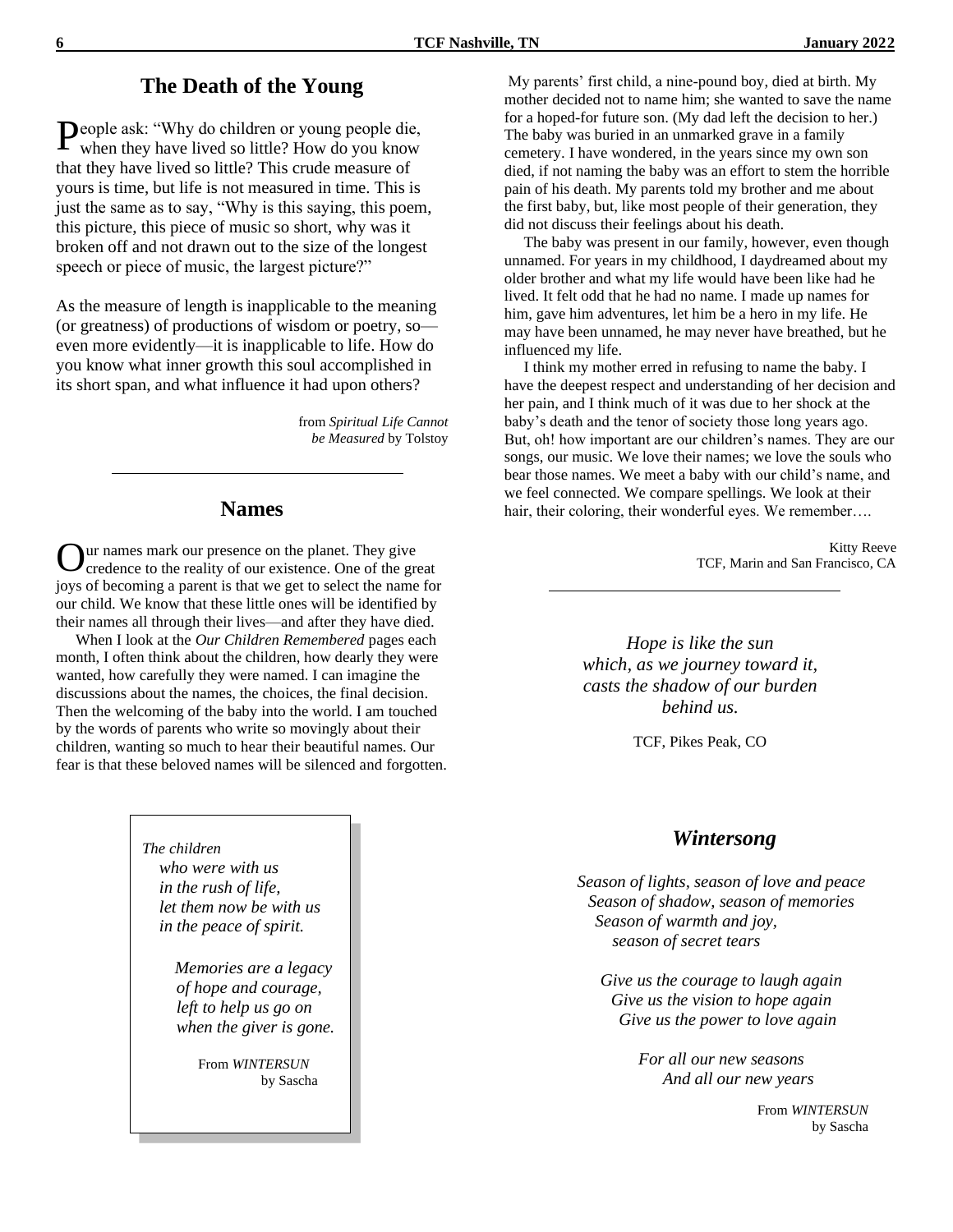#### **CHAPTER INFORMATION**

#### **The "Children Remembered" Listings**

If you are unable to attend TCF meetings and would like for your child to be listed on pages 2 and 3 in The Children Remembered list, please let us know, printing the exact way you'd like the child's name to appear, the child's birth and death dates, and the parents' names as they should be listed. Drop us a note at TCF, P.O. Box 50833, Nashville, TN 37205. We'll be glad to include them. You need to contact us only once, unless any of your information changes.

#### **Corporate Donations to TCF**

To benefit TCF, go to the Kroger website and click on "Community Rewards"; then follow the instructions on that page and designate The Compassionate Friends Nashville Chapter. After that, when you shop at Kroger, swipe your Plus Card or key in your phone number when you check out, and Kroger will donate dollars to our chapter. Also, when going to Amazon, type in "Amazon Smile" and designate The Compassionate Friends; then, each time you go on Amazon Smile a small contribution will be made by Amazon to our organization—It's a free and easy way to support TCF.

#### **We Need Your Help**

If you know a family outside the immediate Nashville area who has experienced the death of a child, regardless of age or cause of death, and you have access to the address (and phone number) of the parents, it would be most helpful if you would call us with that information. Our mission is to reach every bereaved family in Middle Tennessee, but we have to know about them in order to give them the support we ourselves have received. If you know the child's name, birth date, date of death and cause of death, so much the better. Our outreach chairperson will send a warm letter of sympathy and information about TCF along with appropriate brochures and articles. We do not phone the family and all information you provide is confidential.

#### **TCF Nashville Sibling Support**

We encourage siblings from teens to adults to come support one another at our monthly chapter meetings. Siblings face a unique and complicated grief journey and are finding hope and healing through our sharing groups.

#### **BEREAVEMENT RESOURCES**

#### **Alive Alone**

Alive Alone is an organization to benefit parents whose only child or all children have died. Visit their website at [www.alivealone.org.](http://www.alivealone.org/)

#### **Alive Hospice Support Group for Bereaved Parents**

For general information about grief support services and groups at Alive, please call the Grief Line at: 615-963-4732 or email [griefsupport@alivehospice.org.](mailto:griefsupport@alivehospice.org) They offer eight-week groups, ongoing monthly groups, family group and Little Hearts Club for children who have experienced the death of a sibling. Services are in Franklin, Nashville, Hendersonville, Lebanon, and Murfreesboro.

#### **Sharing**

SHARING is a community organization for parents who have experienced a miscarriage, stillbirth or the death of an infant. The website is sharingmiddletn.org.

#### **Survivors of Suicide**

There is a caring SOS group in Nashville. For information about meetings, you may call 615 244-7444, or go to the Tennessee Suicide Prevention Network at TSPN.org, and you will find a list of all Tennessee SOS locations.

#### **TCF Web site —A Treasure for You**

When you log onto the TCF Web site at [www.compassionatefriends.org](http://www.compassionatefriends.org/) you will find a wealth of information about TCF and grief poetry and articles, chat rooms, grief in the news, other chapter Web sites and numerous other resources.